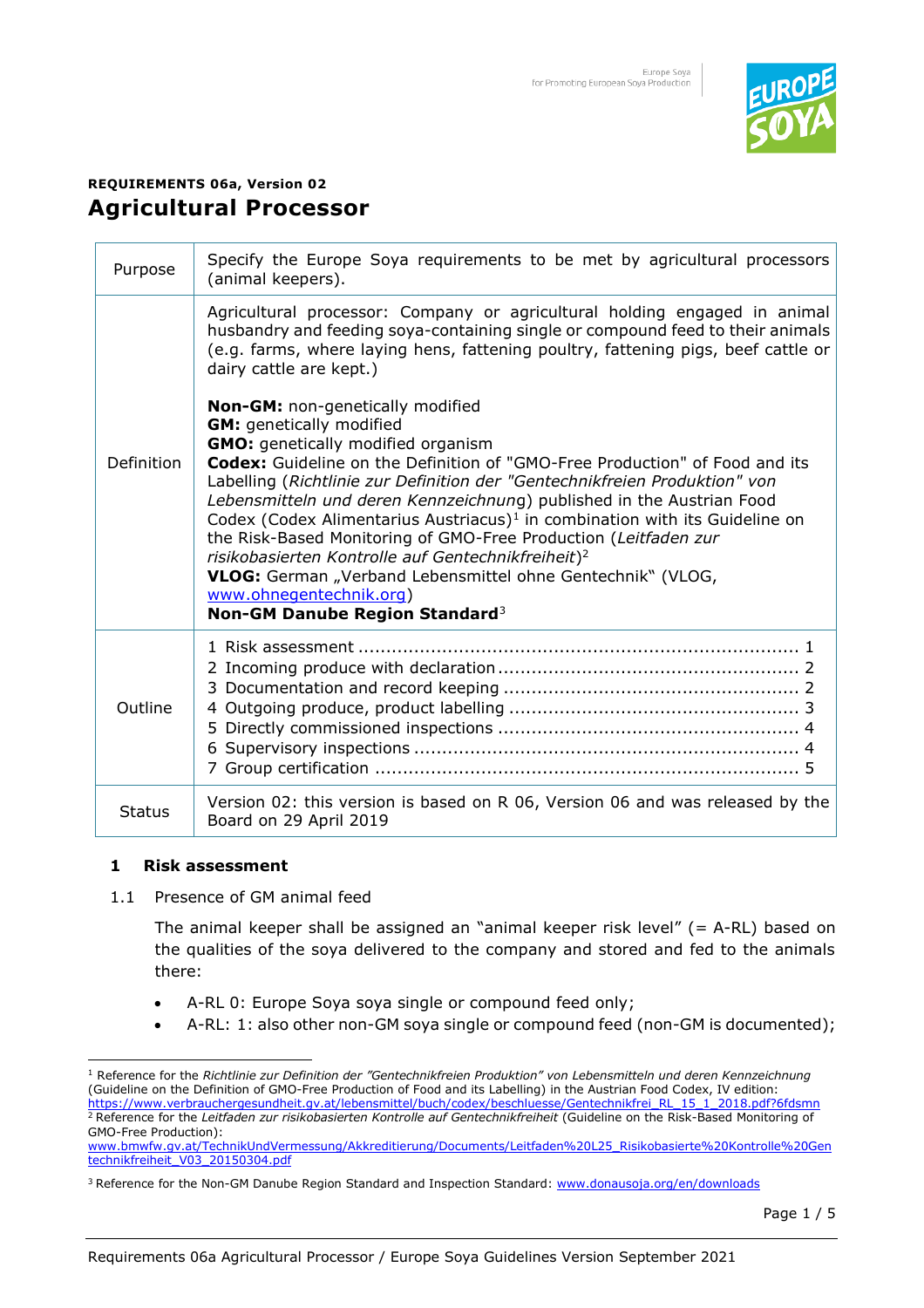

- A-RL 2: also GM single or compound feed, but only in another farm activity (e.g. certified laying hen feed & conventional fattening pig feed), no GM feed or raw materials in the same facilities;
- A-RL 3: also GM single or compound feed in the same facilities, but only if appropriate measures to minimise the GMO contamination risk are taken.

# **2 Incoming produce with declaration**

2.1 Soya-containing animal feed

The type and quantity of single or compound feed, premixtures, additives and (processing) aids purchased and used shall be consistently documented using appropriate accompanying shipping documents (delivery notes, invoices), including the complete and correct quality label "Europe Soya", and shall be open to inspection.

2.2 Animal feed

In compound feed (containing also non-soya components), 100 % of the soya components shall be Europe Soya soya. All feed components shall comply with the non-GM requirements (e.g. maize, rapeseed or premixtures).

A valid Europe Soya certificate from each supplying single or compound feed producer shall be open to inspection.

# **3 Documentation and record keeping**

- 3.1 The number and density of livestock, along with the date of their entry and exit, shall be documented in a way that a plausibility check on the animal feed used (e.g. feed ration per day or per fattening period) can be done immediately and at any time.
- 3.2 A list of animal feed and suppliers as well as a list of customers shall be available and open to inspection.
- 3.3 Internal documentation of animal feed use shall enable a plausibility check to be made on the matching of the Europe Soya quantities used with the quantity of products produced therewith and with the number of livestock.
- 3.4 In case of home feed compounders and mobile blenders at the company: The use of compliant animal feed, premixtures, additives and (processing) aids shall be appropriately documented so that a plausibility check on the animal feed used can be done immediately and at any time.
- 3.5 Farmers utilising mobile blenders shall ensure that these blenders have been appropriately cleaned so that they are empty, clean and free of any GMO traces before they come into contact with Europe Soya products.
- 3.6 In case of direct marketers: The animal keeper shall conclude a Europe Soya Licence Contract with Donau Soja Organisation on the requirements to be met.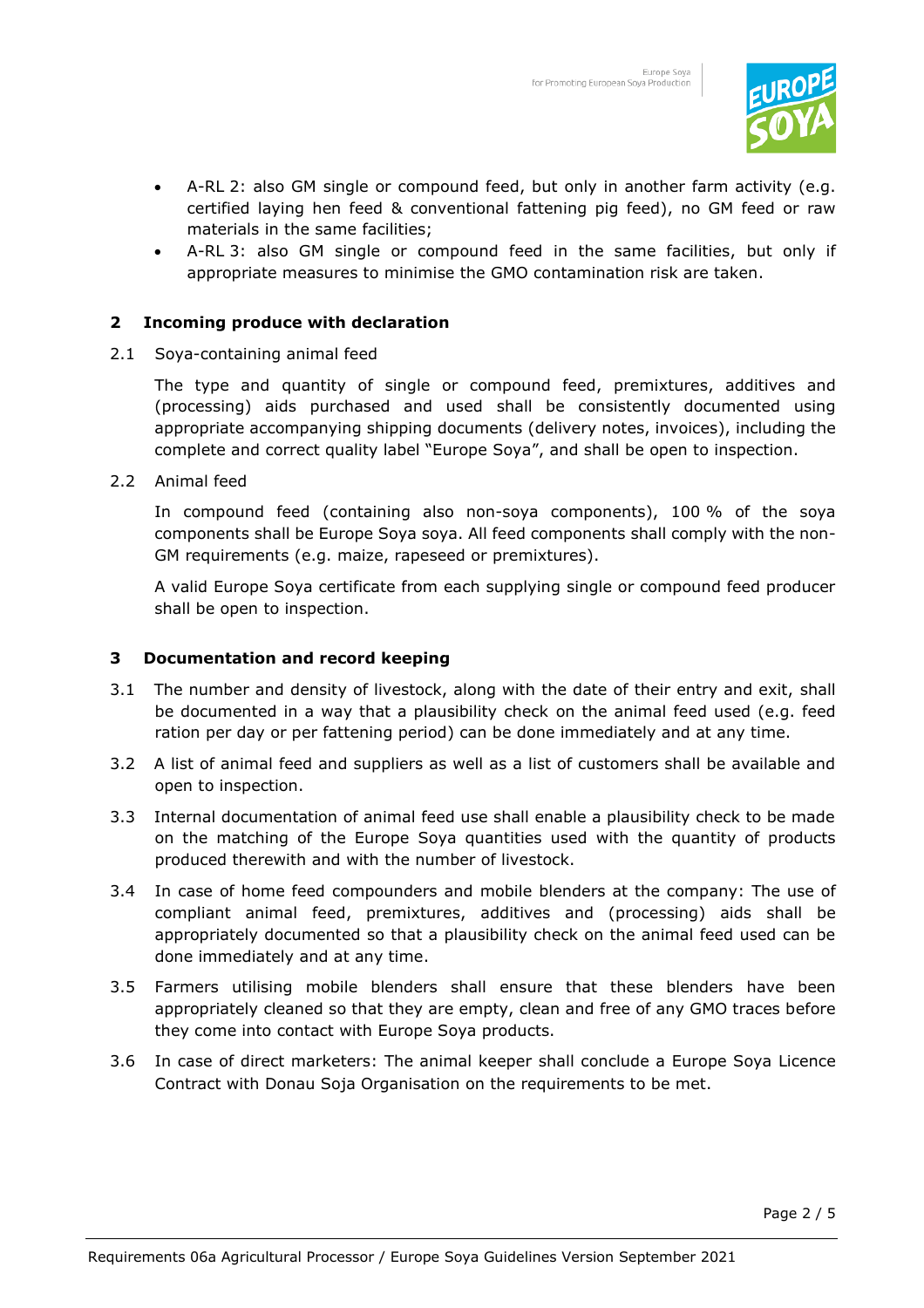

# **4 Outgoing produce, product labelling**

- 4.1 The quality and quantity of Europe Soya produce as well as their buyers shall be precisely documented in the outgoing produce department.
- 4.2 The produce itself (packaging) as well as the accompanying shipping documents (delivery notes, invoices) shall bear a mark stating "fed with Europe Soya".
- 4.3 Minimum percentages of soya

The product name "fed with Europe Soya" may only be used if the following two criteria are met:

• In products that consist of soya, contain soya (components) or were produced using soya beans as animal feed (incl. soya components such as oil added to the animal feed), the total amount of soya has to be Europe Soya soya.

Exemption: If the availability of individual soya components such as soya lecithin in sufficient quality cannot be ensured by at least two independent providers, other components certified as GM-free may be used on application and with the written consent of the Donau Soja Board.

In the production of animal products, the entire feed ration shall have the following minimum percentages of soya:

| <b>Animal species</b> | Minimum percentage of soya |
|-----------------------|----------------------------|
| Fattening pigs        | $10\%$                     |
| Fattening poultry     | $10\%$                     |
| Laying hens           | $5\%*$                     |
| Beef cattle           | 250 g/animal/day           |
| Dairy cows            | 100 g/animal/day**         |

\* valid until the end of September 2022: It is allowed to fall below the minimum percentage of 5% for a maximum of two weeks per laying period.

\*\* applicable for self-marketers of milk and milk products

If a dairy company (working with several milk suppliers) wishes to label their products as "Europe Soya", they have to make sure that at least 20 % of the milk comes from cows being fed on the aforementioned minimum amount of soya.

Lower minimum percentages of soya will be approved on a case-by-case basis on application and following examination by Donau Soja Organisation.

Home feed compounders shall comply with the required minimum percentage of soya in the feed ration (see table), and the total amount of soya has to be Europe Soya soya. Compliance with these requirements shall be demonstrated by formulations and mixing protocols.

4.4 Conversion periods

Once the conversion of a herd to GM-free feeding in accordance with the Austrian Food Codex, or the requirements of the German *EG-Gentechnik-Durchführungsgesetz* (EC

Page 3 / 5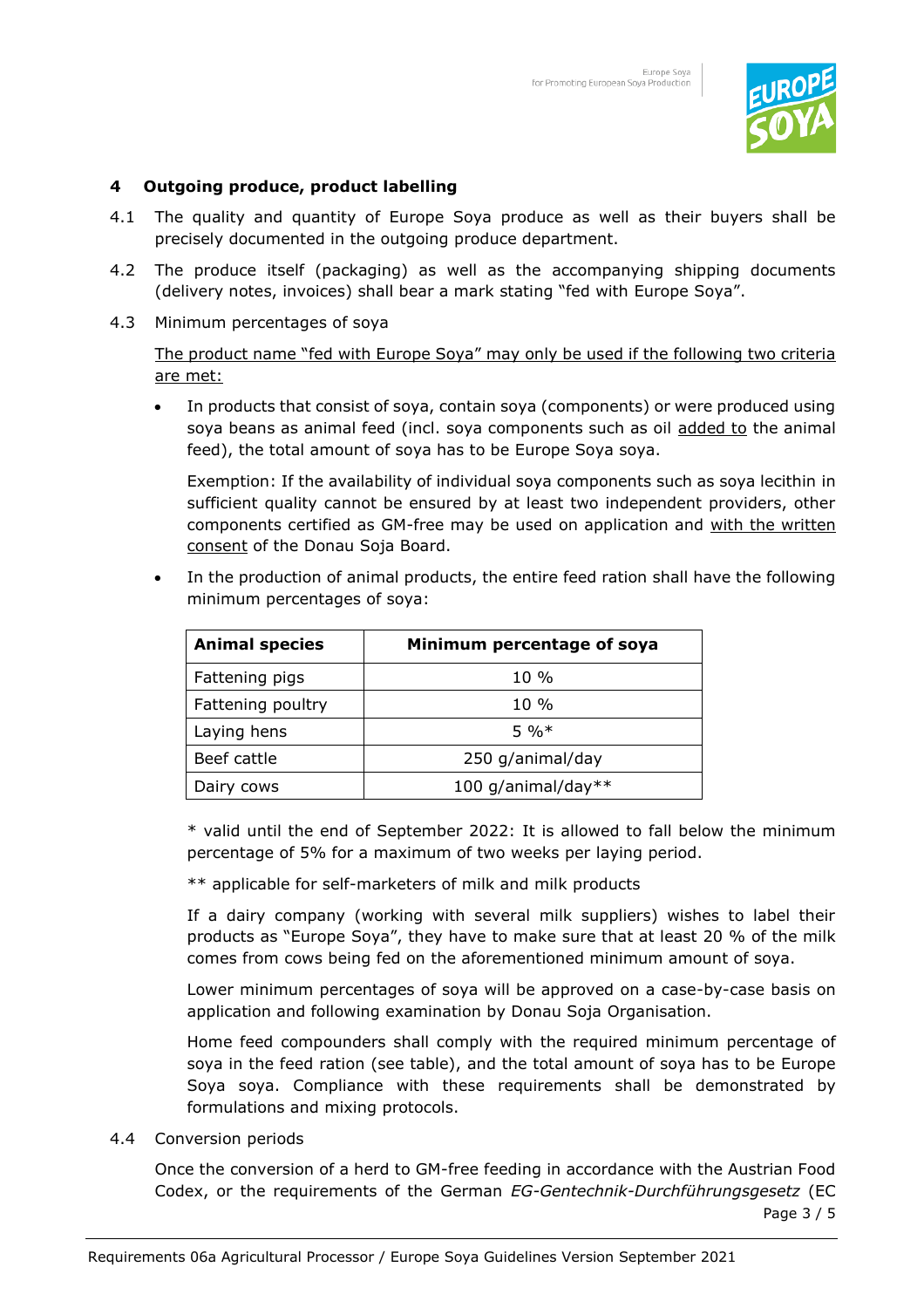

Genetic Engineering Implementation Act), or the Non-GM Danube Region Standard is completed, the product may be marked with the product name "fed with Europe Soya" immediately after the feeding was converted to Europe Soya soya on farms where laying hens or dairy cows are kept and which are converted for the first time.

In all other cases, the same conversion periods as for the "GMO-free" labelling in the Austrian Food Codex Guideline, or in the German *EG-Gentechnik-Durchführungsgesetz* (EC Genetic Engineering Implementation Act), or in the Non-GM Danube Region Standard shall apply to Europe Soya product labelling until a product can be placed on the market.

4.5 In case of direct marketers: The animal keeper may label produce delivered to a customer (packaging) as "fed with Europe Soya" provided that all requirements are met.

# **5 Directly commissioned inspections**

- 5.1 The animal keeper shall conclude an inspection contract with a certification body recognised by Donau Soja Organisation, commissioning this body to undertake chargeable inspections at the following frequency:
	- animal keepers of all risk levels: first inspection;
	- animal keepers of risk levels 0 to 2 (A-RL 0–2): further inspections every two years;
	- animal keepers of risk level 3 (A-RL 3): additional inspection once a year.

Whenever possible, Europe Soya audits and certifications shall always be conducted together and in combination with non-GM inspections.

5.2 Europe Soya certifications and inspections only relate to those animal species the products of which are designated as "fed with Europe Soya". Other production lines do not need to be subject to the scope of testing provided that there is no risk of Europe Soya soya being mixed with other soya qualities.

 Please note: Home feed compounders purchasing soya bean meal, toasted soya beans or other soya components such as soya bean oil are to be considered as farmers. Home feed compounders processing own-harvested or purchased soya beans in a separate facility for the purpose of feeding the livestock on their own holdings, are primary processors according to the Europe Soya Guidelines (see Requirements R 04 for Soya Bean Primary Processors).

5.3 If the certified animal keeper suspends or terminates their Europe Soya activity, Donau Soja Organisation may, at the expense of the animal keeper, demand a final inspection by the directly commissioned certification body to verify all conformities from the last audit to the date of termination of the contract. The scope of the final inspection shall be reduced compared to a normal inspection, whereby the exact scope shall be determined by Donau Soja Organisation, if necessary after consultation with the directly commissioned certification body.

# **6 Supervisory inspections**

6.1 The company shall accept supervisory inspections (risk-based sampling) by inspection bodies or inspectors commissioned by Donau Soja Organisation.